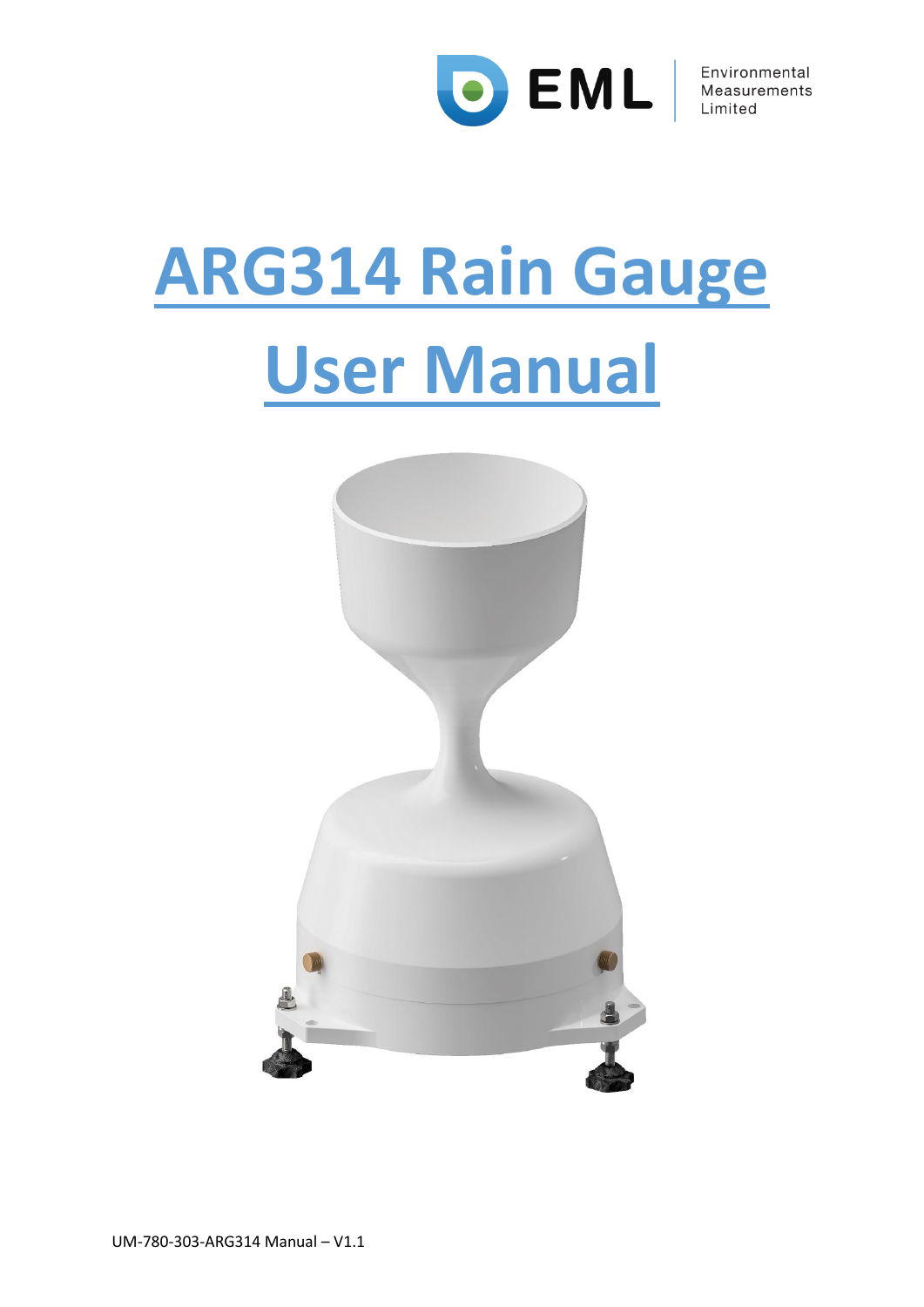

#### PUBLISHED BY

#### **Environmental Measurements Limited (EML)**

7 Jupiter Court

Orion Business Park

North Shields NE29 7SE

United Kingdom

#### Visit our internet pages at [http://www.emltd.net](http://www.emltd.net/)



#### ©EML 2019

No part of this manual may be reproduced without any form or by any means, electronic or mechanical (including photocopying), nor may its contents be communicated to a third party without prior written permission of the copyright holder.

The contents are subject to change without prior notice.

Please observe that this manual does not create any legally binding obligation for EML towards the customer or end user. All legally binding commitments and agreements are included exclusively in the applicable supply contract or Conditions of Sale.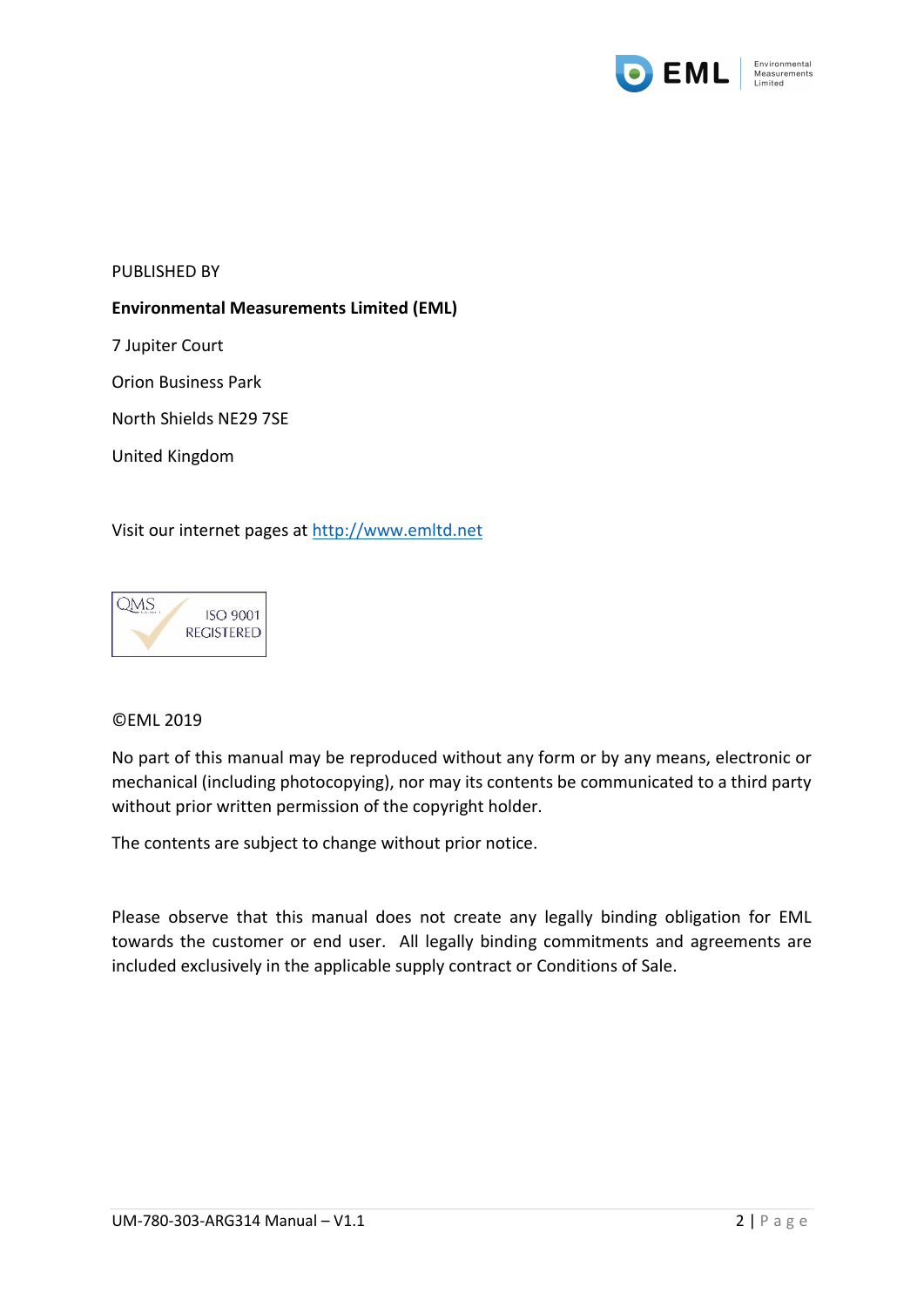

# Table of Contents

| 1. |  |  |  |
|----|--|--|--|
|    |  |  |  |
|    |  |  |  |
|    |  |  |  |
| 2. |  |  |  |
| 3. |  |  |  |
|    |  |  |  |
|    |  |  |  |
|    |  |  |  |
|    |  |  |  |
| 4. |  |  |  |
|    |  |  |  |
| 5. |  |  |  |
|    |  |  |  |
| 6. |  |  |  |
|    |  |  |  |
|    |  |  |  |
| 7. |  |  |  |
|    |  |  |  |
|    |  |  |  |
|    |  |  |  |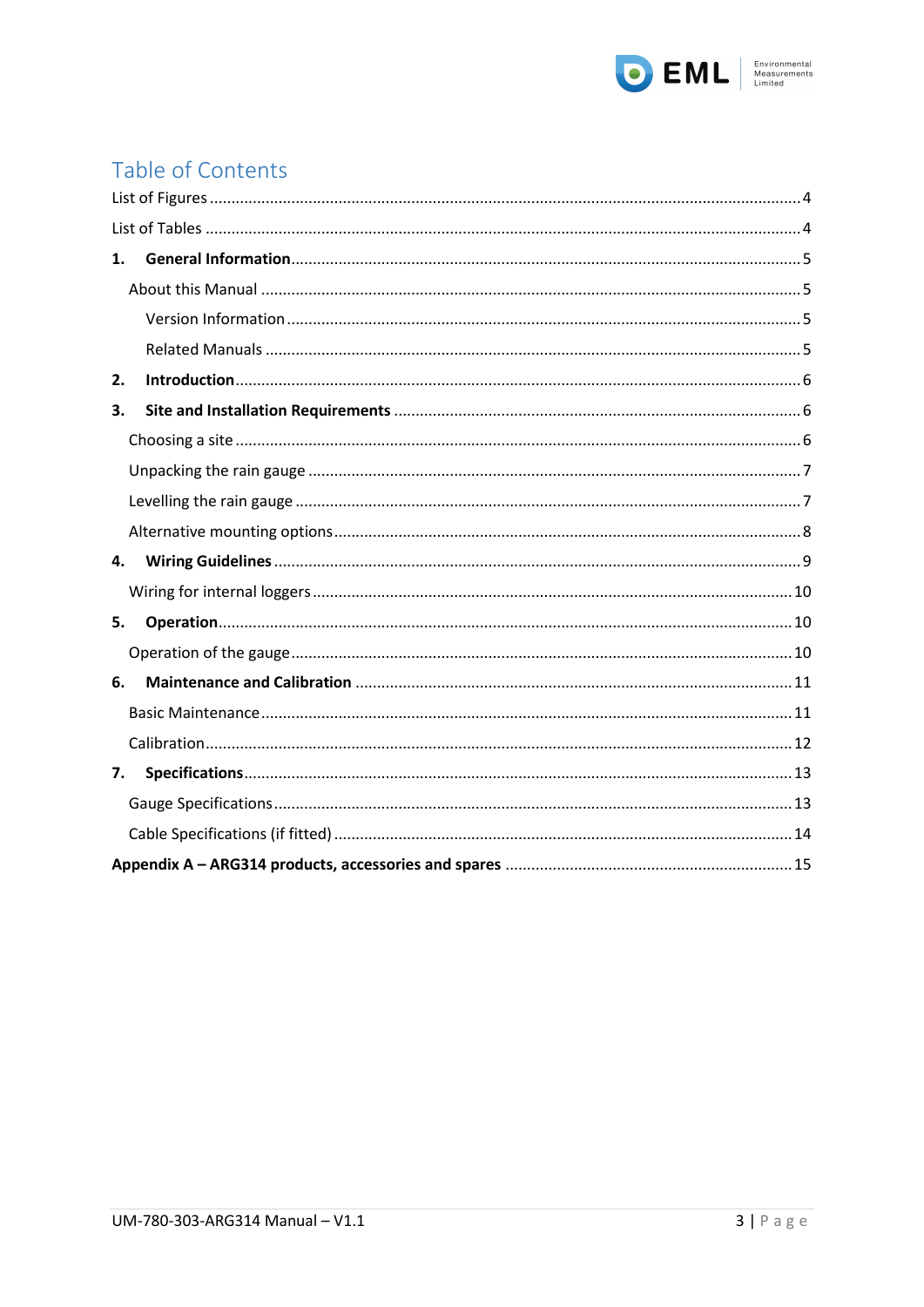

# <span id="page-3-0"></span>List of Figures

| Figure 1 - Cable gland and cable (top left), levelling feet (top right) and blanking plug (bottom)7 |  |
|-----------------------------------------------------------------------------------------------------|--|
|                                                                                                     |  |
|                                                                                                     |  |
|                                                                                                     |  |
| Figure 5 - Filter and filter cap (left) / Nozzle delivering water into tipping bucket (right) 10    |  |
|                                                                                                     |  |

## <span id="page-3-1"></span>List of Tables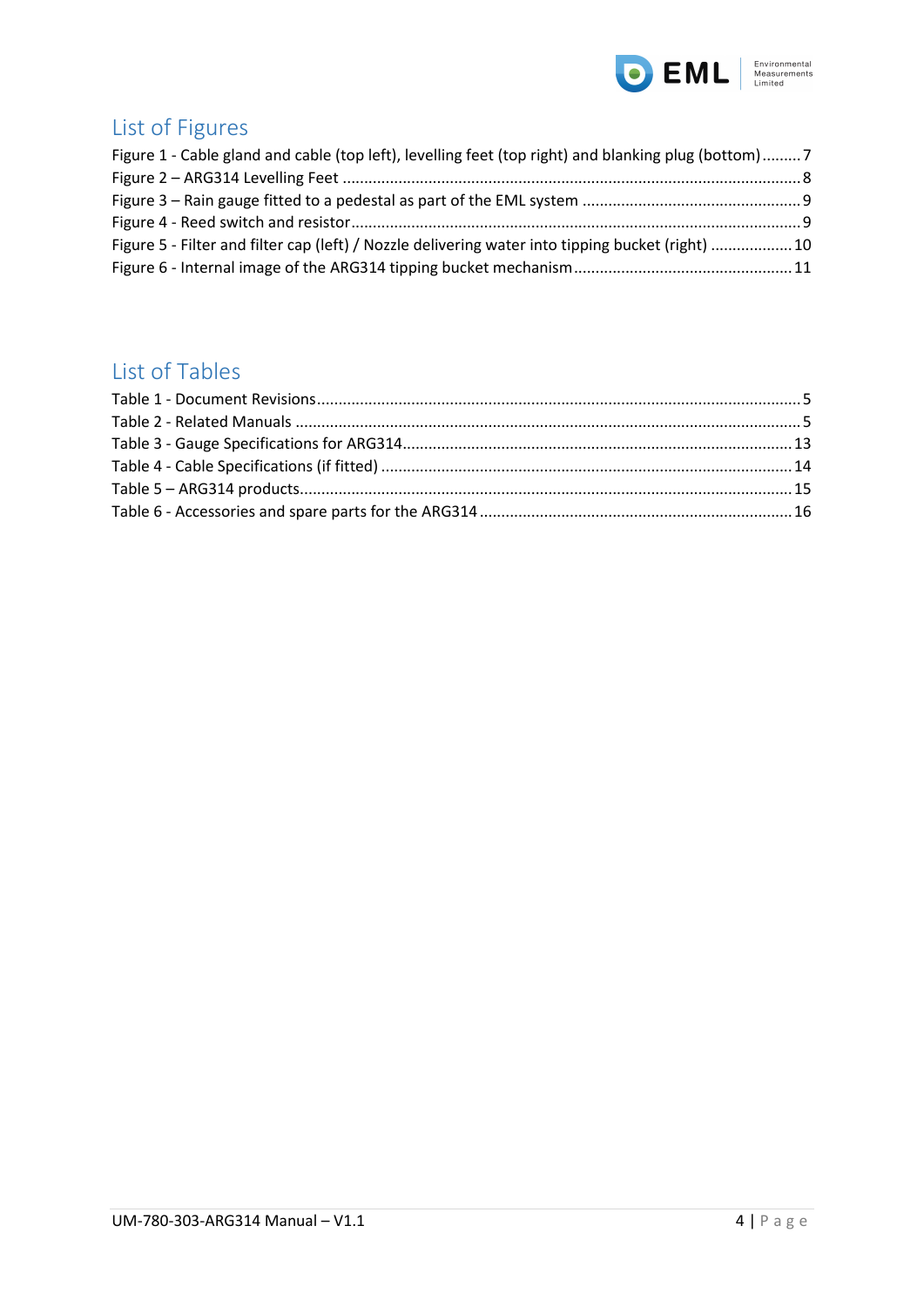

## <span id="page-4-0"></span>1. General Information

#### <span id="page-4-1"></span>About this Manual

This manual is intended as a general guide for installing, wiring and using the ARG314 range of rain gauges. The information contained in this manual may not cover all aspects of ARG314 applications. Please refer to associated equipment manuals or consult papers and technical notes on the EML website [\(www.emltd.net\)](http://www.emltd.net/).

#### <span id="page-4-4"></span><span id="page-4-2"></span>Version Information

*Table 1 - Document Revisions*

| <b>EML Document Number:</b> | Description:                                                  |
|-----------------------------|---------------------------------------------------------------|
| UM-P-780-300                | Version 1.0 - First Release, dated 1 <sup>st</sup> April 2019 |
| UM-P-780-303                | Version 1.1 - Second Release, dated 21 <sup>st</sup> May 2019 |
|                             |                                                               |
|                             |                                                               |

#### <span id="page-4-5"></span><span id="page-4-3"></span>Related Manuals

*Table 2 - Related Manuals*

| <b>EML Document Number:</b> | <b>Description:</b> |
|-----------------------------|---------------------|
|                             |                     |
|                             |                     |
|                             |                     |
|                             |                     |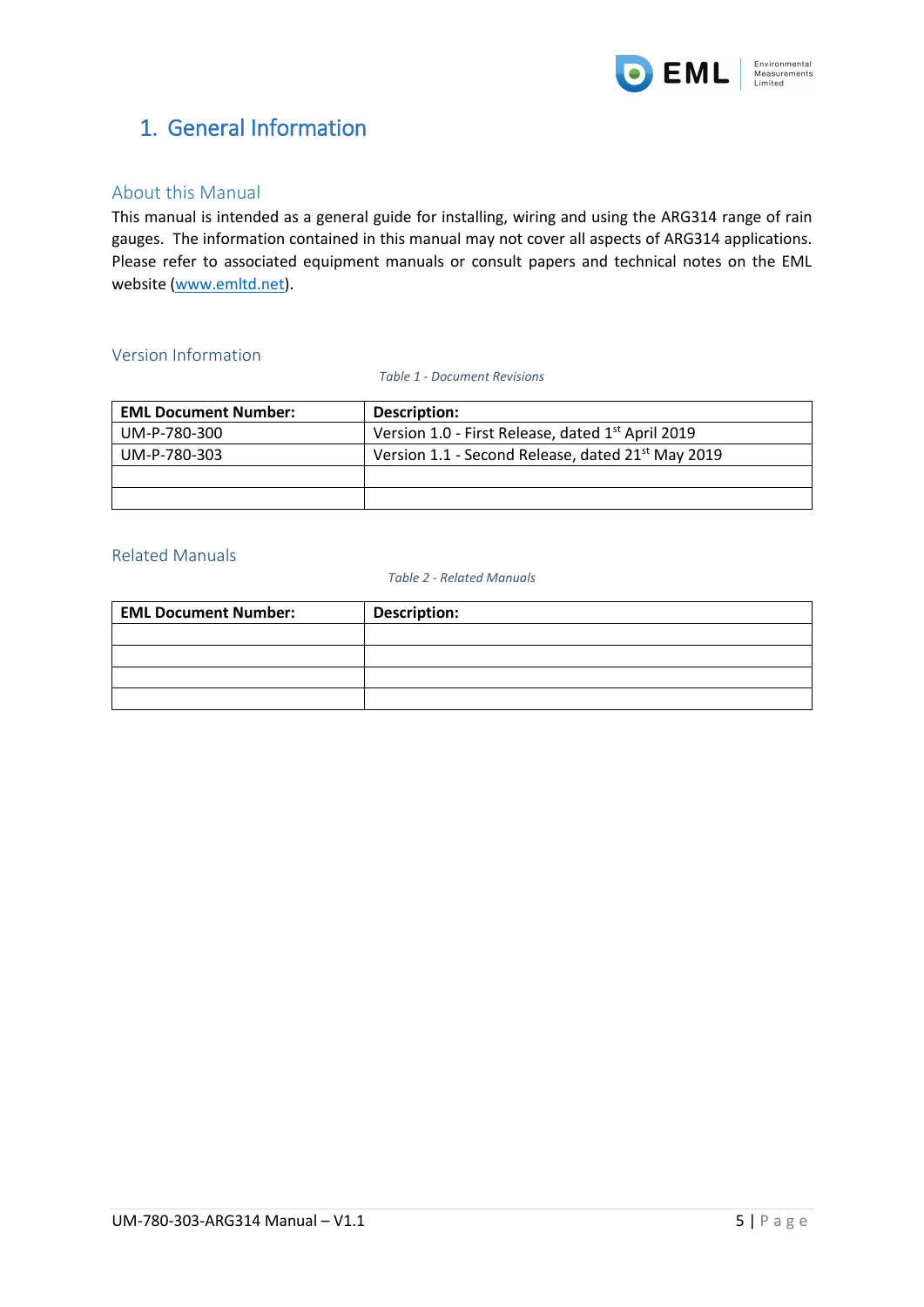

## <span id="page-5-0"></span>2. Introduction

The ARG314 is EML's recommended solution for many hydrological or meteorological applications such as weather stations and flood warning systems. The ARG314 is a versatile gauge suitable for climates with all types and intensities of rainfall. The injection moulded UV-stabilised material from which the gauge is made means that the ARG314 is an extremely robust and versatile instrument, ideal for applications where data precision and accuracy are critically important.

The internal tipping bucket mechanism has been designed to ensure maximum performance repeatability.

Traditional cylinder-shaped rain gauges are inaccurate due to the effect of wind blowing over the orifice. The physical presence of the gauge causes air to accelerate, carrying rainfall away from the collecting vessel. The effect of this can be up to a 20% reduction in rainfall catch. The unique aerodynamic shape of the EML range of scientific standard rain gauges reduces this effect, ensuring a high level of confidence in the accuracy of our measurements.

## <span id="page-5-1"></span>3. Site and Installation Requirements

#### <span id="page-5-2"></span>Choosing a site

A rain gauge site is often a compromise between exposure requirements and operational constraints. The ideal site is level ground with a uniform scattering of objects in the surrounding area thus reducing overall wind speeds. However, these objects should not be too large to cause eddying or high gusts to occur near to the gauge, or so close to prevent rain from entering the gauge. The gauge should ideally be no closer than at least twice the height of the obstruction. Extensive details on rain gauge siting best-practice can be found in Chapter 6 of the [WMO Guide to Meteorological Instruments and](https://library.wmo.int/pmb_ged/wmo_8_en-2012.pdf)  [Methods of Observation.](https://library.wmo.int/pmb_ged/wmo_8_en-2012.pdf) Although the ARG314 rain gauge is designed to operate in higher wind speeds, care must still be taken to avoid over-exposing the gauge where possible. Large expanses of open flat land should be avoided. If the application is very specific, such as monitoring a building site, then the siting of the rain gauge is largely prescribed by use. Those users who wish to enquire more fully into rain gauge exposure are referred to the EML website for more technical information and papers [\(www.emltd.net\)](http://www.emltd.net/).

**NOTES:** No two rain gauge designs are ever likely to produce identical results, and even two identical rain gauges can give slightly different catches even when sited close to each other.

If the gauge is to be operated in the area of livestock then a fence will almost always be required to prevent damage from and to the animals.

**ATTENTION! Remove packing piece and fit levelling feet!** The tipping-bucket mechanism is immobilised before shipping to prevent damage in transit. To release the mechanism for use, remove the funnel assembly from its base by loosening/removing the three screws and then lifting the funnel. Remove the piece of foam from under the bucket mechanism. This foam may be saved and used whenever the rain gauge is transported. The ARG314 is supplied fully assembled except for the three levelling feet, which need to be fitted to the gauge. There should be a locking nut above and below the gauge base, and the feet should be positioned below, as i[n Figure 2.](#page-7-1)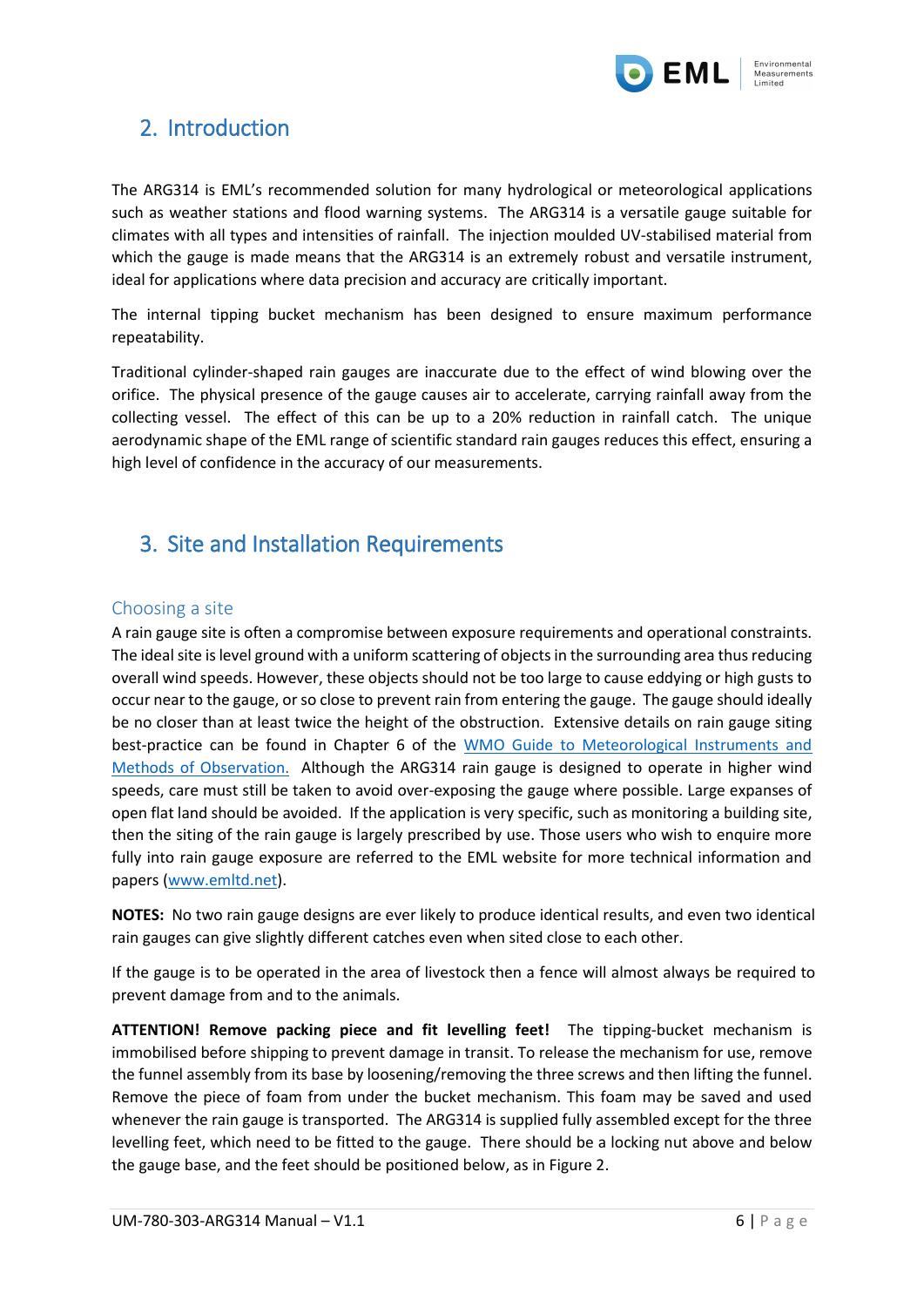

#### <span id="page-6-0"></span>Unpacking the rain gauge

- 1) Included in the box: ARG314 Gauge, three levelling feet plus fixings [\(Figure 1](#page-6-2) top right), cable gland and cable if ordered [\(Figure 1](#page-6-2) top left)
- 2) Fit the three levelling feet as shown i[n Figure 2.](#page-7-1)
- 3) If you are fitting a cable to an external logging device, remove the blanking plug [\(Figure 1](#page-6-2) bottom) and replace with the cable gland [\(Figure 1](#page-6-2) top left).
- 4) Carefully remove the packing foam from underneath the tipping bucket.
- 5) Your gauge is now ready to use.



*Figure 1 - Cable gland and cable (top left), levelling feet (top right) and blanking plug (bottom)*

#### <span id="page-6-2"></span><span id="page-6-1"></span>Levelling the rain gauge

The ARG314 can be mounted directly onto any flat surface, and securely fastened as required. There is a small circular spirit level provided on the outside of the base of the rain gauge, which should be used to level the rain gauge. Levelling is one of the simplest means of ensuring the accuracy of rainfall measurements, failure to do this properly will result in a systematic error. Always check the level on every site visit. The gauge is levelled by slackening the locking nuts on the adjustable feet, adjust feet for level and tighten locking nuts [\(Figure 2\)](#page-7-1). Pegs can be fitted if necessary through the holes provided next to the adjusters.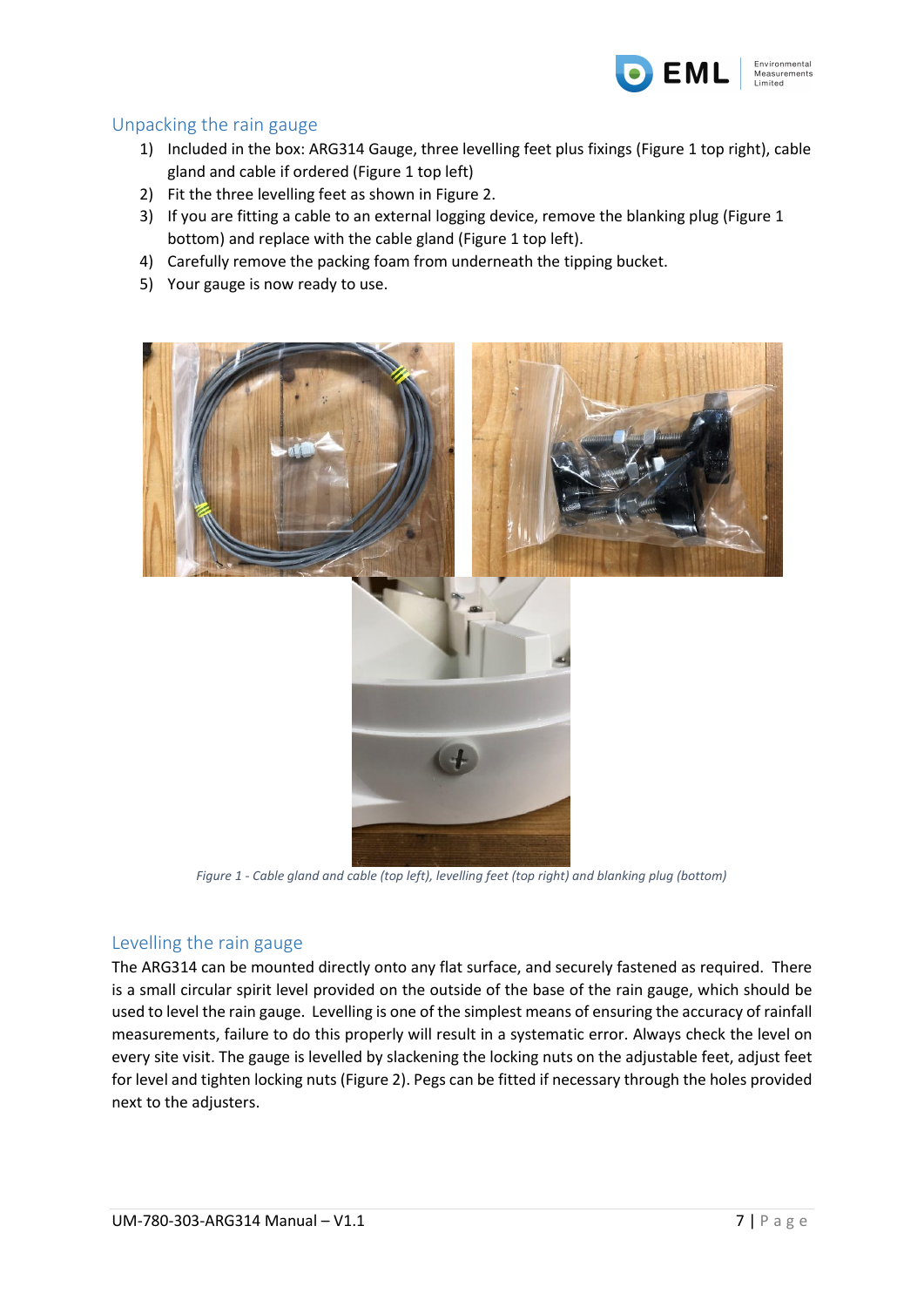



*Figure 2 – ARG314 Levelling Feet*

#### <span id="page-7-1"></span><span id="page-7-0"></span>Alternative mounting options

It is not always possible to mount a rain gauge on the ground surface. Examples of applications which make use of rain gauges mounted above the ground include; urban monitoring, areas prone to ground-flooding and areas prone to snowfall. It should be noted that regardless of which option is used to mount the gauge, it must be firmly fixed and not susceptible to vibration. Vibration may lead to 'false-tipping' of the bucket mechanism and thus contribute to erroneous or inaccurate measurements. There are options which can be used to mount the ARG314 above the ground.

The ARG314 can be purchased with a rain gauge pedestal and guy kit or a rain gauge pedestal only. An example of this configuration is shown in [Figure 3.](#page-8-1)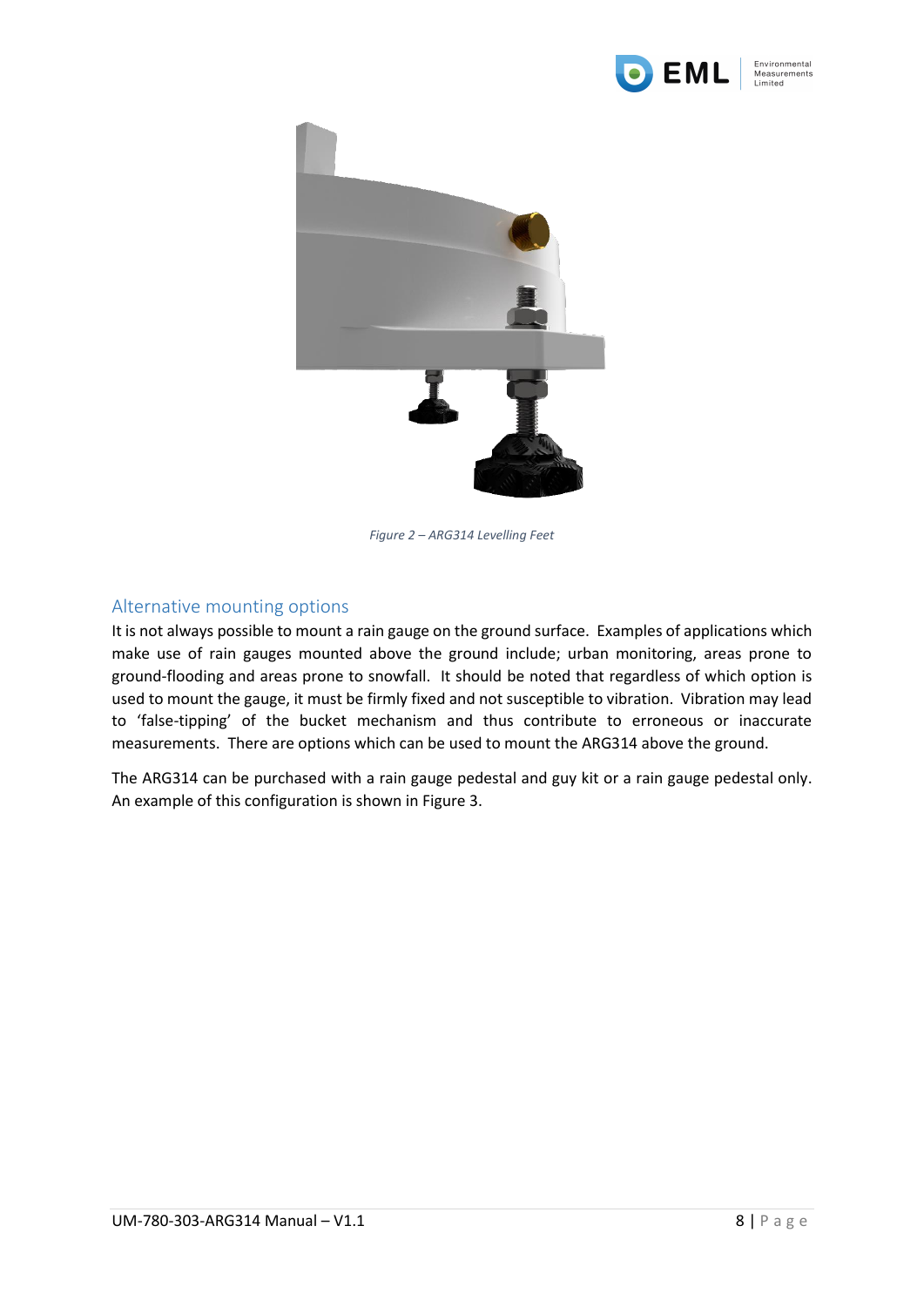



*Figure 3 – Rain gauge fitted to a pedestal as part of the EML system*

## <span id="page-8-1"></span><span id="page-8-0"></span>4. Wiring Guidelines

This section gives information on the wiring of ARG314 rain gauge.

For most applications, the rain gauge may be connected directly to a pulse counting input (contact closure) on a data logger, but some care is needed if long cables are used. In a long cable significant capacitance can exist between the conductors, which discharges across the reed switch as it closes. As well as shortening the life of the switch, a voltage transient may be induced in any other wires which run close to the rain gauge cable each time the rain gauges tips. To help this situation, 100 $\Omega$ resistors are pre-fitted to each of the reed switches [\(Figure 4\)](#page-8-2), these will help protect the switches from arcing and help prevent transients.



<span id="page-8-2"></span>*Figure 4 - Reed switch and resistor*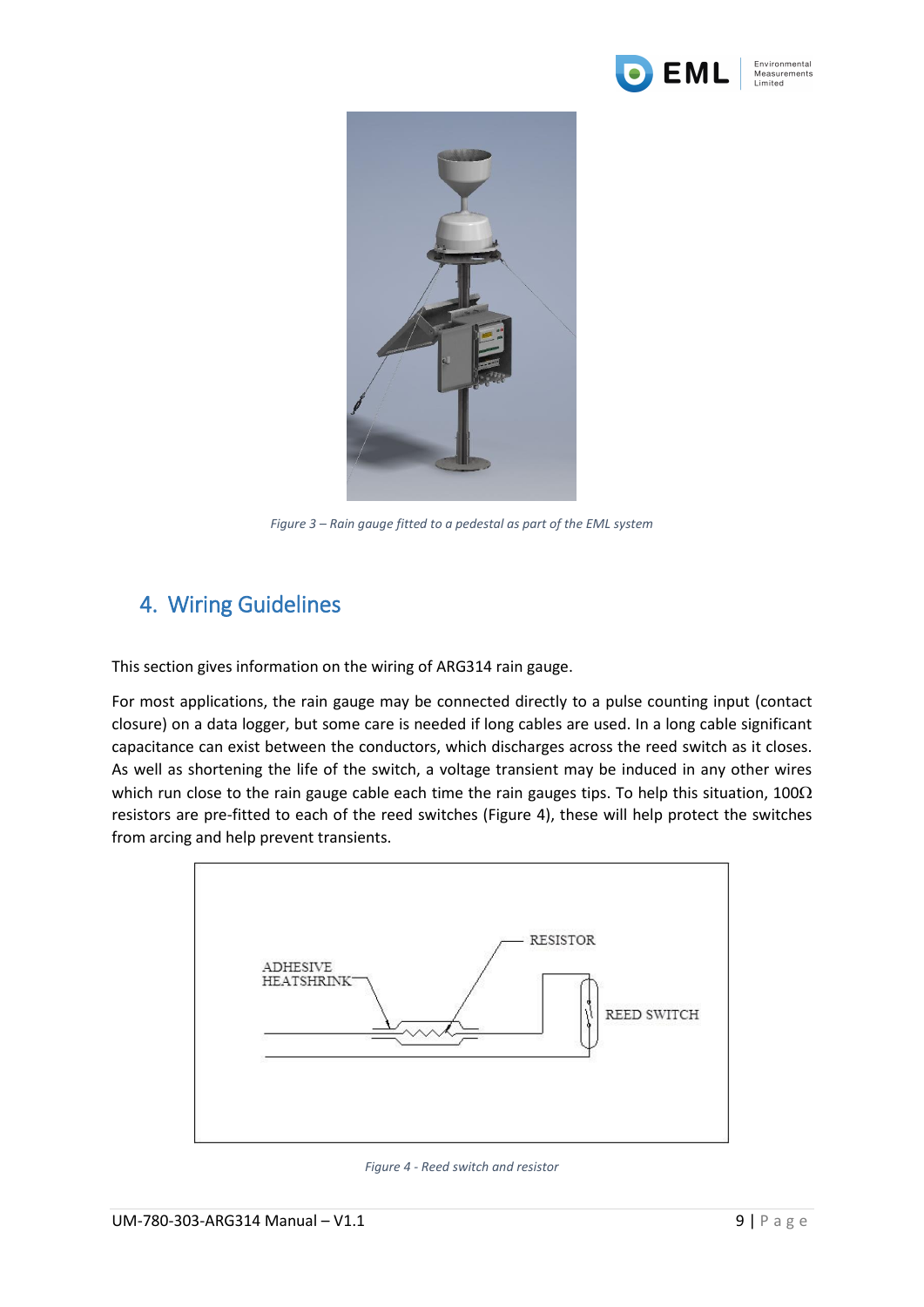

#### <span id="page-9-0"></span>Wiring for internal loggers

To connect an internal data logger or counter, two wires have to be connected to the green connector terminal block and taken to the contact closure input of your chosen logging device.

The ARG314 includes a 2-way terminal for connection (the green terminal). As this is a contact closure (switch) device it does not matter which way you connect this to your logging device or counter.

## <span id="page-9-1"></span>5. Operation

#### <span id="page-9-2"></span>Operation of the gauge

Rainfall is measured by the well-proven tipping bucket method. Precipitation is collected by the funnel and flows through a stainless-steel gauze filter, trapping and removing any leaves, dirt, etc. [Figure 5.](#page-9-3) Water then drips from the nozzle into one of the two halves of the tipping bucket.



*Figure 5 - Filter and filter cap (left) / Nozzle delivering water into tipping bucket (right)*

<span id="page-9-3"></span>The internal tipping bucket assembly rotates around precision rolling pivot bearings. The balance arm tips when the first bucket is full, emptying this rain water and positioning the second bucket under the funnel. The tipping process repeats indefinitely as long as the rain continues to fall, with each tip corresponding to a calibrated fixed quantity of rainfall. At each tip of the bucket the moving arm forces the magnet past the reed switch causing contact to be made for a few milliseconds. As each bucket side is used in turn, the outgoing water is drained away via outlets and discarded. [Figure 6](#page-10-2) shows the internal mechanism of the ARG314.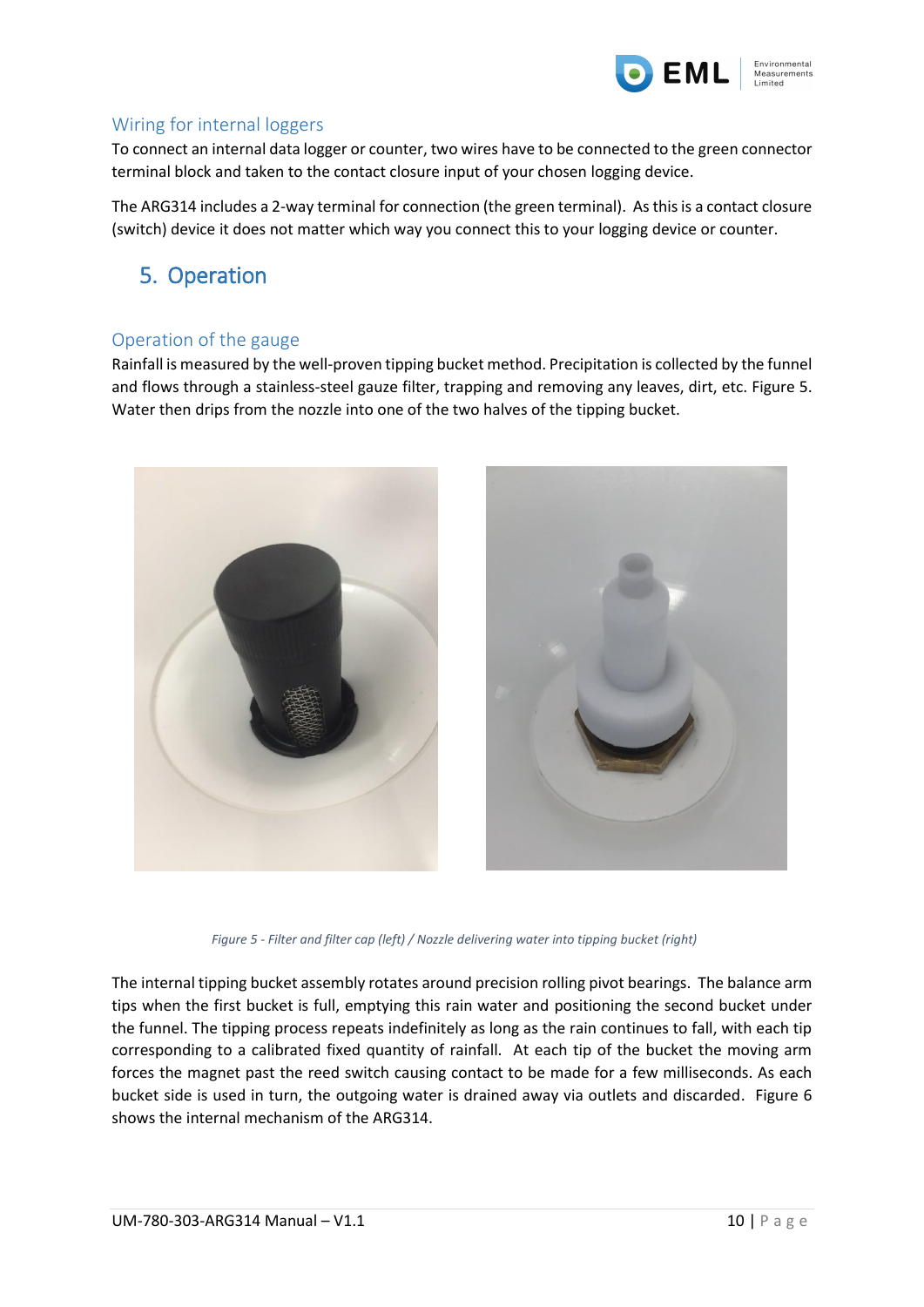



*Figure 6 - Internal image of the ARG314 tipping bucket mechanism*

<span id="page-10-2"></span>The exact calibration of each tip is pre-set by adjustable stops located under the tipping buckets. Do not alter these stops unless as part of a calibration exercise. A levelling bubble is provided as an aid to levelling of the rain gauge. Connections to the reed switches are made via the green connector terminal.

## <span id="page-10-0"></span>6. Maintenance and Calibration

#### <span id="page-10-1"></span>Basic Maintenance

To ensure reliable and accurate measurements it is recommended that the following checks are carried out at each visit to the rain gauge (if the gauge is still connected to a data logger and the logger is operating, care must be taken to avoid tipping the bucket when carrying out these checks).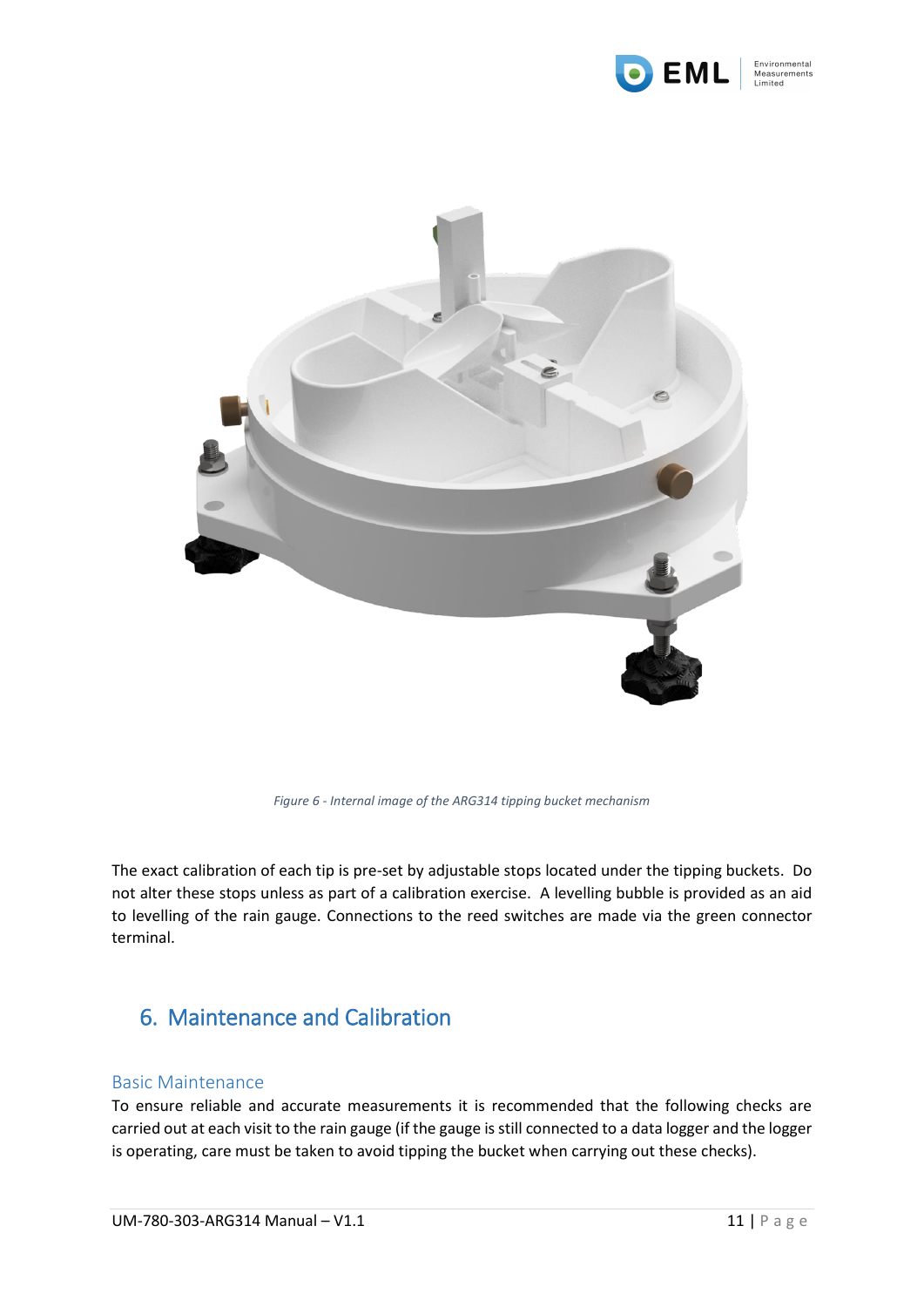

- 1. Inspect the funnel and filter for any damage or blockage. Depending upon geographical location, at certain times of the year leaves may accumulate in the funnel, dirt and dust can also block the filter preventing or reducing the flow rate to the buckets beneath. The leaves can easily be removed from the funnel and the filter cleaned by removing the end cap from the filter tube, remove the stainless-steel filter gauze carefully, clean and re-fit the filter and cap.
- 2. Check that the gauge is still level. Small movements may occur over time.
- 3. Remove and clean any dirt from the tipping bucket, being careful not to tip the bucket should the rain gauge still be logging.
- 4. During any occasion when the rain gauge is disconnected from the logger, it is good practice to check the balance arm of the tipping bucket for stiffness. The easiest way to do this in the field is to try and balance the bucket in its centre position, it should be very difficult if not impossible to achieve this, if the bucket balances easily then examine the bucket closely for any dirt or wear on the pivot pin and bucket tubes.

**PLEASE NOTE:** A spares kit is available with filter, cap, and screws. Contact EML sales [\(sales@emltd.net\)](mailto:sales@emltd.net) for more information.

#### <span id="page-11-0"></span>Calibration

The sensitivity of the rain gauge is accurately calibrated during the manufacturing to a nominal 0.2mm/tip using a purpose-built calibration rig supplying an adjustable constant head of water allowing accurate calibration of the rain gauge. Each rain gauge is supplied with its own calibration figure to three decimal places. All gauges are calibrated to a tolerance of 2% of the 0.2mm tip value.

A re-calibration and overhaul service is also offered to customers; EML recommends re-calibration every 12 to 24 months depending on applications.

For information on how we calibrate the rain gauges see British Standards document BS 7843-1:2012 and the CIMO Guide to Meteorological Instruments and Methods of Observation (Chapter 6). These documents describe the processes of bucket balancing, static calibration at a fixed intensity, and dynamic calibration using variable intensities.

There is also a Rain Gauge Field Test Kit which can be deployed in the field to test the accuracy of the calibration at different rainfall intensities. Contact EML Sales [\(sales@emltd.net\)](mailto:sales@emltd.net) for more information.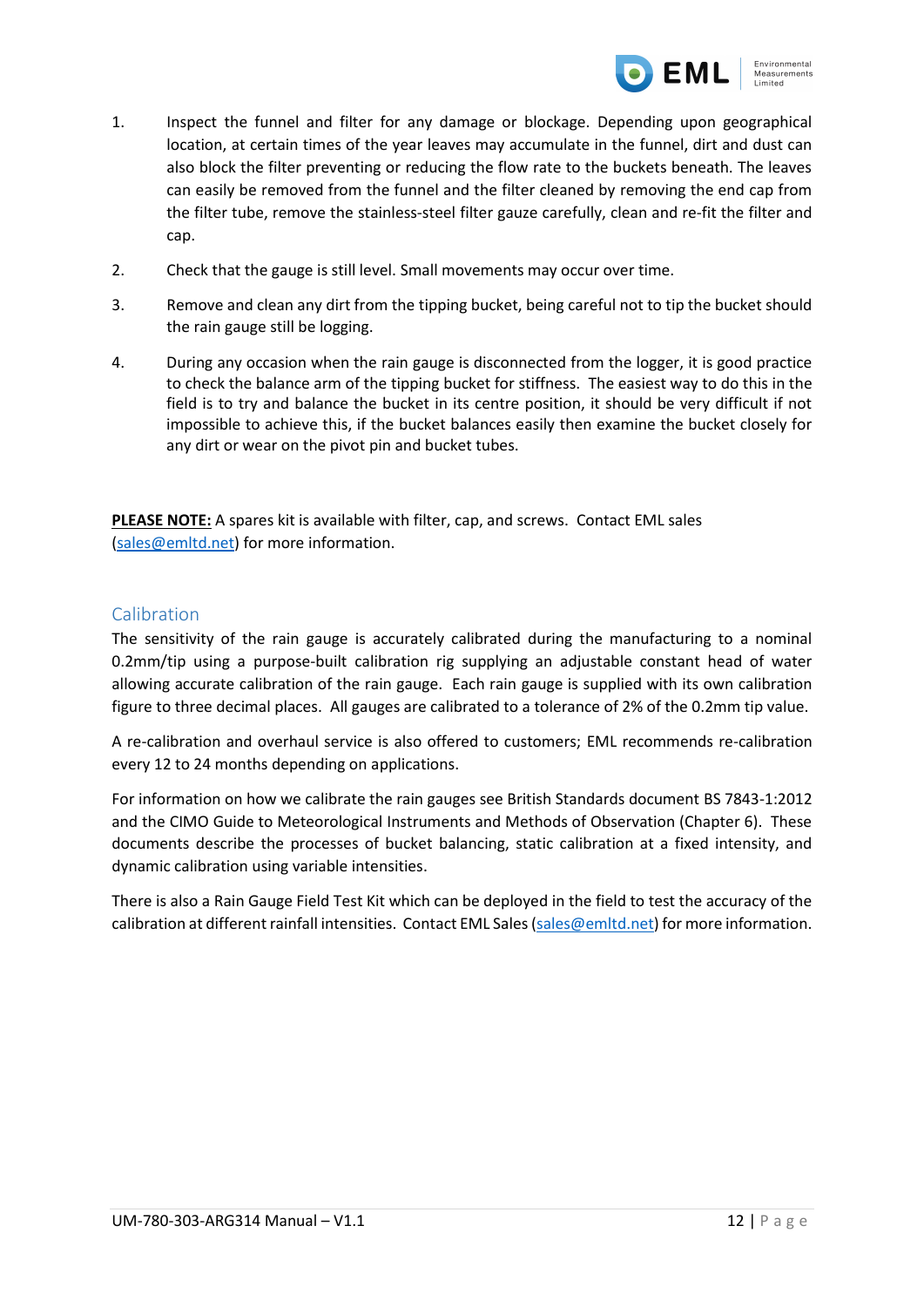

# <span id="page-12-0"></span>7. Specifications

### <span id="page-12-2"></span><span id="page-12-1"></span>Gauge Specifications

*Table 3 - Gauge Specifications for ARG314*

| <b>Technical Specifications</b> |                                                           |
|---------------------------------|-----------------------------------------------------------|
| Resolution                      | Metric: 0.1mm or 0.2mm (0.5mm due Q3 2019)                |
|                                 | Imperial: 0.005 inch (0.01 inch due Q3 2019)              |
| <b>WMO Compliant</b>            | Yes                                                       |
| Output                          | Contact Closure (Reed Switch)                             |
|                                 | Dual reed switch upgrade available (due Q3 2019)          |
| <b>Typical Accuracy</b>         | 99% up to 120mm/hr                                        |
| <b>Rainfall Intensity</b>       | 0-1000 mm/hr (with mathematical correction - contact EML) |
|                                 | With mathematical correction over 120mm/hr - contact EML  |
| <b>Operating Temperature</b>    | $1^{\circ}$ C - 70 $^{\circ}$ C                           |
| <b>Funnel Diameter</b>          | 20.0cm / 7.87 Inch                                        |
| <b>Funnel Area</b>              | 314cm2 / 48.67 sq. Inch                                   |
| Height                          | 43.5cm to 46.5cm (with feet adjustment)                   |
| Weight                          | 2.5 <sub>kg</sub>                                         |
| Colour                          | White                                                     |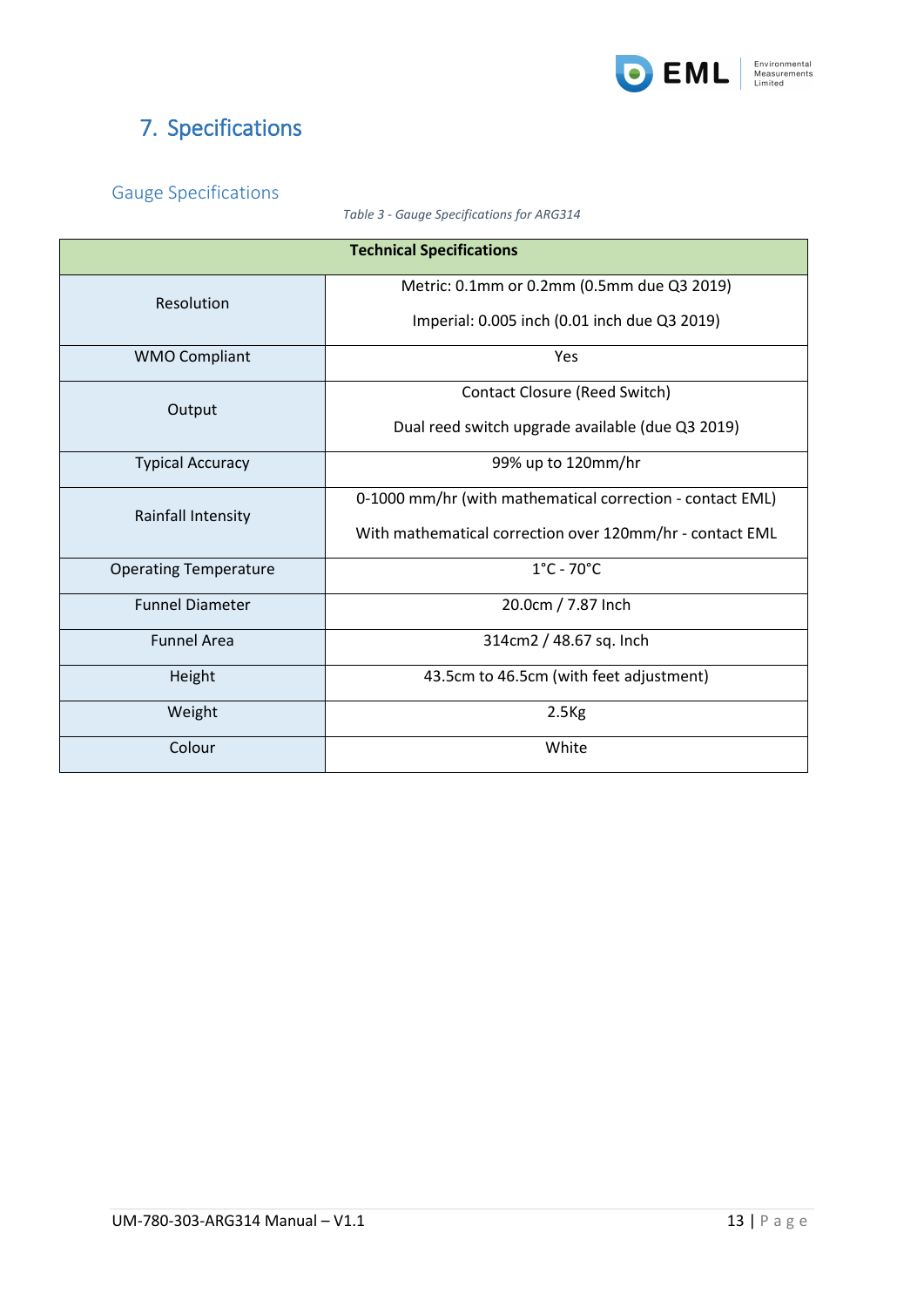

<span id="page-13-0"></span>The standard cable used in all extended versions (on request) of the rain gauge is a single twisted pair of 7/0.25mm (22awg) tinned copper conductors, insulated with polyethylene, wrapped in an aluminised tape with a 7/0.25mm tinned drain wire and a PVC outer sheath.

<span id="page-13-1"></span>

| <b>Technical Specifications</b> |                                      |
|---------------------------------|--------------------------------------|
| <b>Temperature Range</b>        | -30 $^{\circ}$ C to +70 $^{\circ}$ C |
| Overall diameter                | 4.6 mm                               |
| Char. impedance                 | 85 $\Omega$                          |
| Capacitance/metre               | 154 pF                               |
|                                 | Alpha<br>2401                        |
| Equivalents                     | Belden 8761                          |
|                                 | UL style2092                         |

#### *Table 4 - Cable Specifications (if fitted)*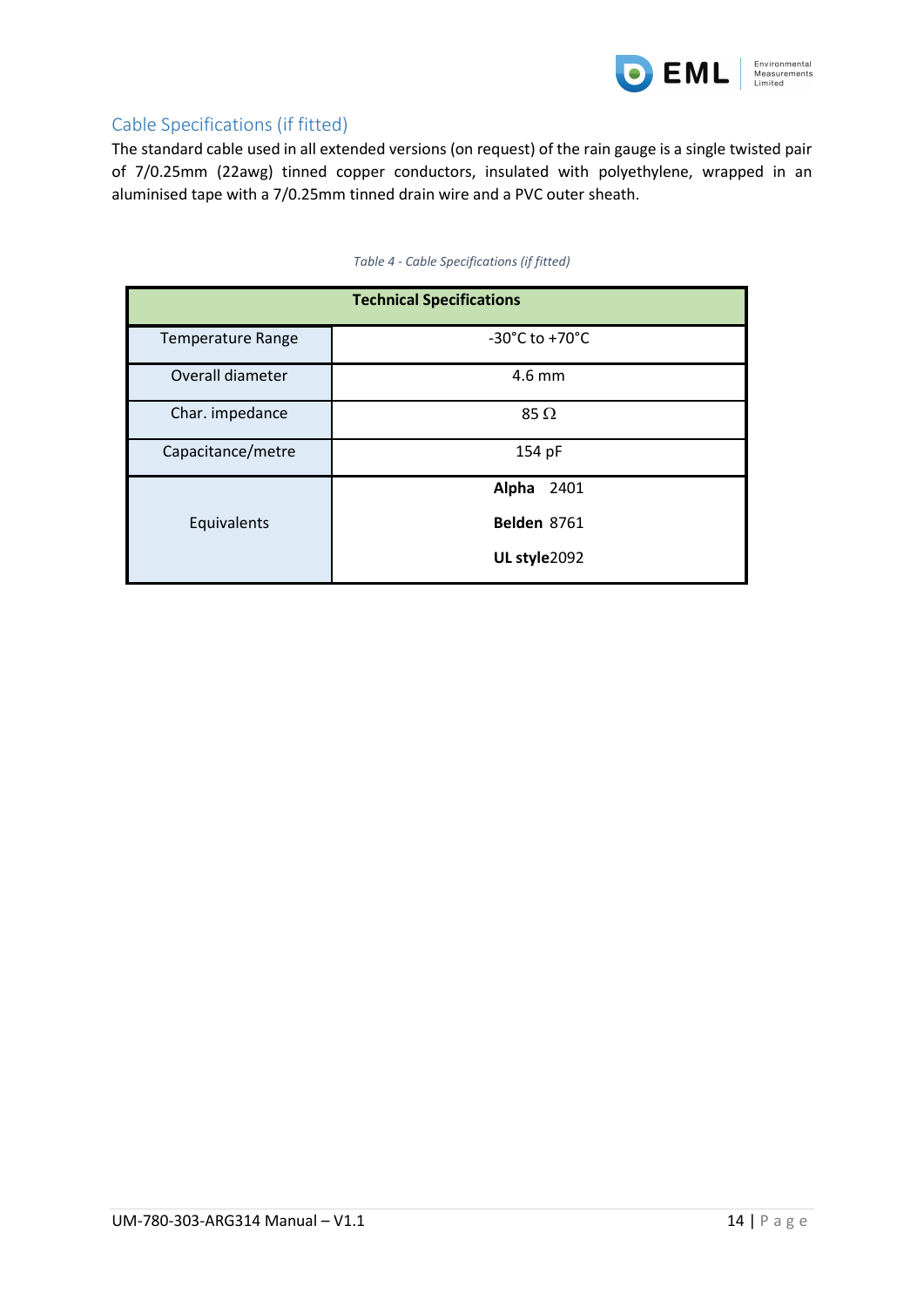

# <span id="page-14-0"></span>Appendix A – ARG314 products, accessories and spares

<span id="page-14-1"></span>*Table 5 – ARG314 products*

| <b>Product code</b> | <b>Description</b>                                                              |
|---------------------|---------------------------------------------------------------------------------|
| P-780-300           | ARG314/STD Rain gauge 0.1mm                                                     |
| P-780-301           | ARG314/EC Rain gauge 0.1mm (inc. 6 metre cable)                                 |
| P-780-302           | ARG314/L Rain gauge 0.1mm                                                       |
| P-780-303           | ARG314/STD Rain gauge 0.2mm                                                     |
| P-780-304           | ARG314/EC Rain gauge 0.2mm (inc. 6 metre cable)                                 |
| P-780-305           | ARG314/L Rain gauge 0.2mm                                                       |
| P-780-306           | ARG314/STD Rain gauge 0.5mm (Available in Q3)                                   |
| P-780-307           | ARG314/EC Rain gauge 0.5mm (inc. 6 metre cable)                                 |
|                     | (Available in Q3)                                                               |
| P-780-308           | ARG314/L Rain gauge 0.5mm (Available in Q3)                                     |
| P-780-310           | ARG314/STD (S) Siphon Rain gauge 0.1mm                                          |
| P-780-311           | ARG314/EC (S) Siphon Rain gauge 0.1mm (inc. 6 metre<br>cable)                   |
| P-780-312           | ARG314/L (S) Siphon Rain gauge 0.1mm                                            |
| P-780-313           | ARG314/STD (S) Siphon Rain gauge 0.2mm                                          |
| P-780-314           | ARG314/EC (S) Siphon Rain gauge 0.2mm (inc. 6 metre<br>cable)                   |
| P-780-315           | ARG314/L (S) Siphon Rain gauge 0.2mm                                            |
| P-780-316           | ARG314/STD (S) Siphon Rain gauge 0.5mm (Available in<br>Q <sub>3</sub>          |
| P-780-317           | ARG314/EC (S) Siphon Rain gauge 0.5mm (inc. 6 metre<br>cable) (Available in Q3) |
| P-780-318           | ARG314/L (S) Siphon Rain gauge 0.5mm (Available in Q3)                          |
| C-102-008           | Additional Cable (Fitted to EC/6m gauge) - Per Metre                            |